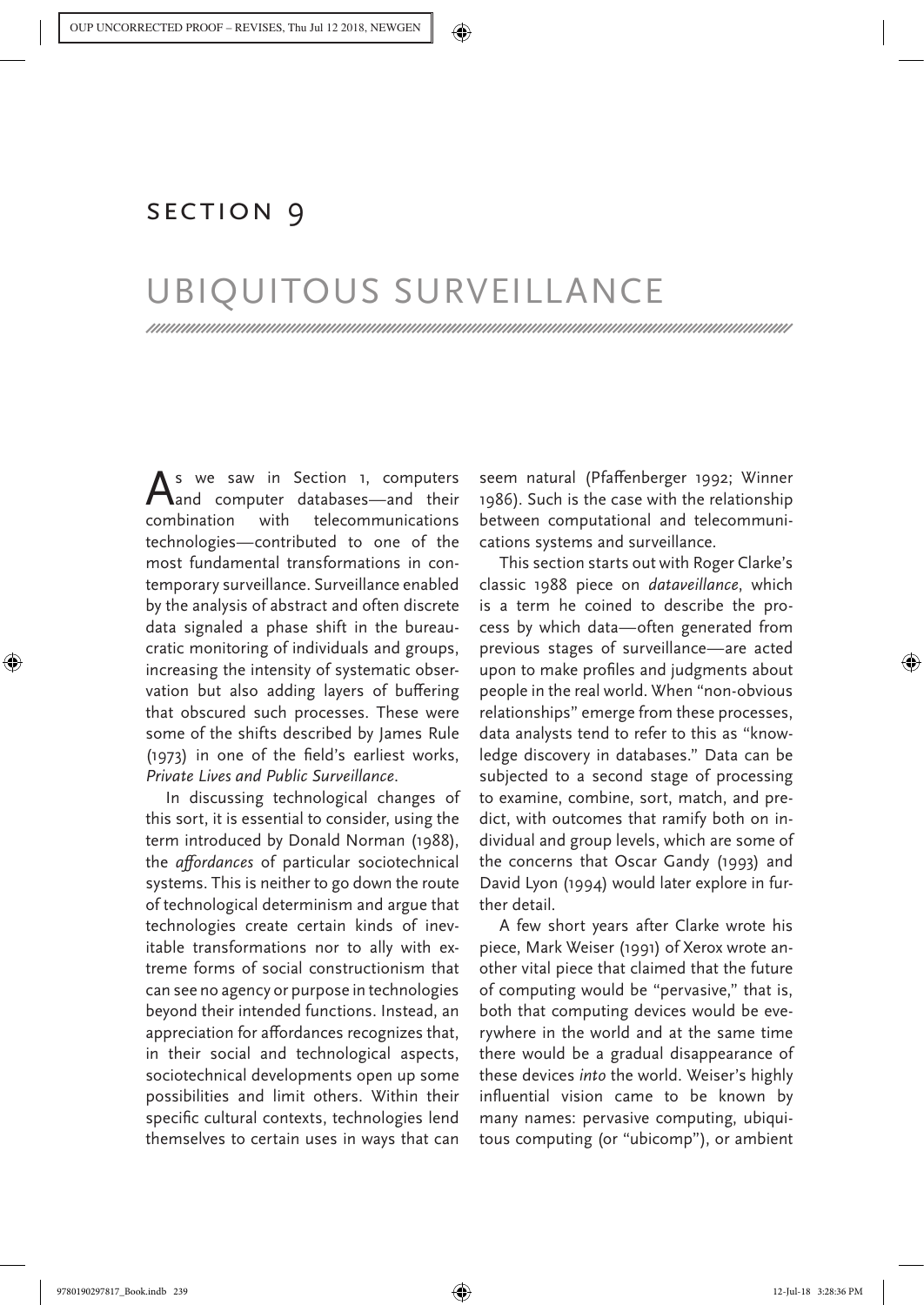intelligence (AmI). The latter term, pioneered by the Philips Corporation, includes both ambient computing and ubiquitous communications, and this understanding of the combination of pervasive computing with the Internet has given rise to the idea of the "Internet of everything" or more commonly, the "Internet of things" (IoT).

In an important but largely overlooked article in the mid-1990s, Agustin Araya (1995) argued that ubiquitous computing is necessarily ubiquitous surveillance. Why is this? Briefly, this is because ubiquitous computing requires knowledge of the location and identity of anything that is networked (devices, people, etc.) and for all of these to be addressable. These are systemic impositions. In other words, if the system is to function, these parameters are basic requirements. This insight gradually spread in the social sciences, particularly in geography with articles by scholars such as Nigel Thrift and Shaun French (2002), who talked of the "automatic production" of both space and social relations, and urbanist Dana Cuff (excerpted here), who wrote of the agential "enactment"—or ongoing recreation—of pervasive-computing embedded space, along with its propensity to displace and disperse public life. As communication scholar David Phillips (2005) observed, with ubiquitous computing systems, the automatic and restrictive coding of possibilities for identity expression might also curtail the ability of people to manage the context of intentional performances of self-disclosure, such as with "coming out" by members of the gay or lesbian communities, which could reduce opportunities for the achievement of personal and political power by marginalized groups.

The fields of geography and urban studies have tended to be at the forefront of theoretical innovations in approaches to the convergence of space and surveillance, both in consideration of video surveillance (see

Section 7) and of the emerging "virtual" world. Stephen Graham and Simon Marvin are significant figures in this regard, with works like *Telecommunications and the City* (1996) and *Splintering Urbanism* (2001). In this section, we excerpt a piece by Mike Crang and Stephen Graham, which is a rich and eclectic treatment of the ways in which cities were (and are) being transformed through ambient intelligence and augmented reality (AR)—the layering of virtual information onto the physical world—leading them to suggest that the city itself comes to possess an emergent kind of sentience. Research continues to flourish in this area, with Rob Kitchin and Martin Dodge (2011) producing what remains perhaps the most sustained treatment of these themes in their book, *Code/Space*, whose title indicates both the influence of Lawrence Lessig (1999)—where code acts as a kind of law, akin to what Langdon Winner (1986) called the "politics" of technologies—and the guiding conception that the human environment is always already, to some extent, coproduced with computing software.

With the protean nature of industry and academic branding of so-called technological innovations, the digital city and cyborg city have given way to the intelligent city and the smart city. The labels change, but the proponents of these terms share a vision of combined ubiquitous computing and urban management, characterized by pervasive wireless computing networks and distributed sensor platforms, which monitor flows of anything from people and traffic to sewage and weather. Augmented reality, the Internet of things, and the smart city all assume the connection of individuals through handheld devices (or a more direct connection) to an information-rich environment and, also, the translation of bodies into information, which then becomes part of the operable environment. In these visions, more than in their actual application so far (Shelton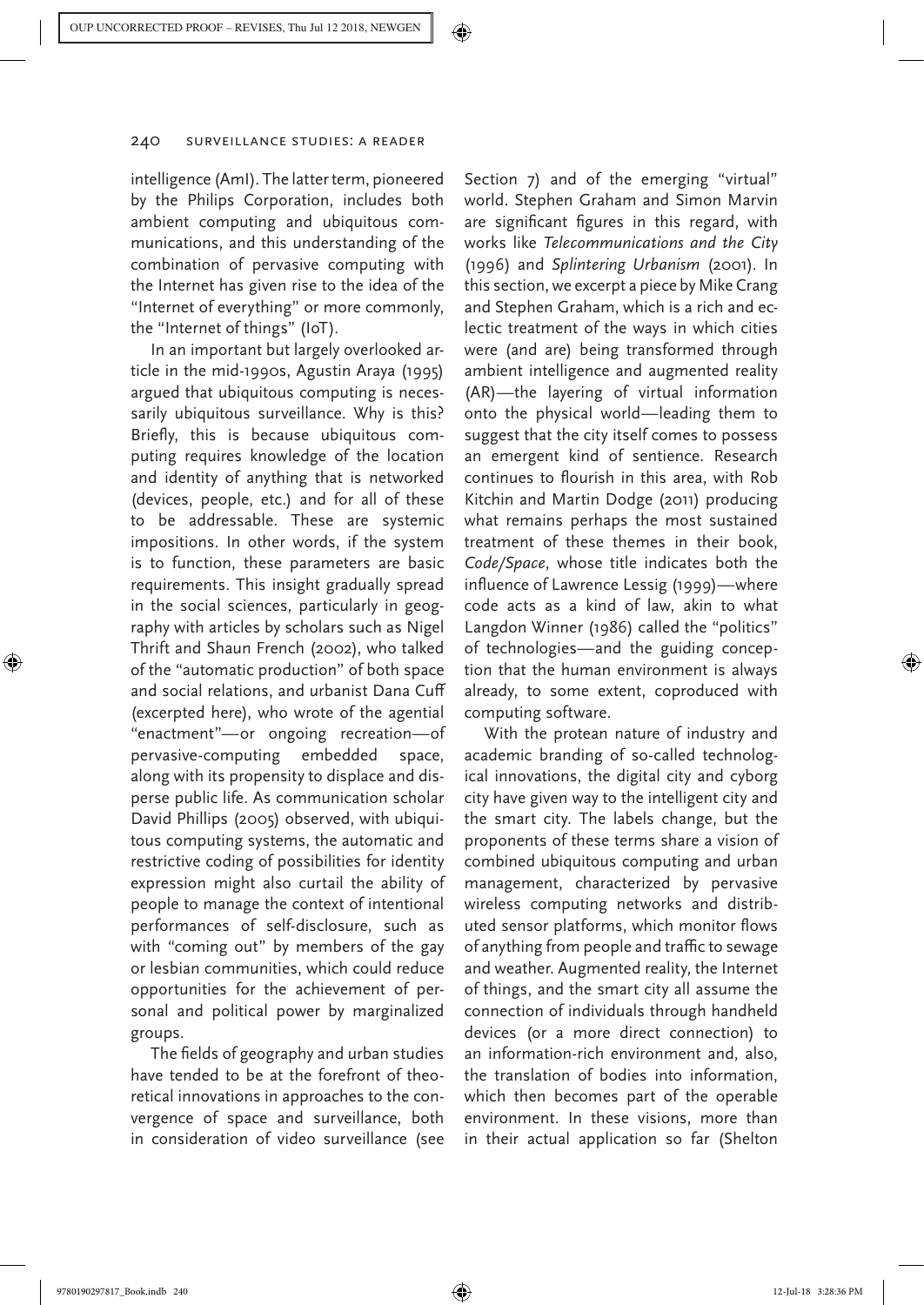

*Hyper-Reality* [Augmented reality city of the near future], 2016, Keiichi Matsuda.

et al. 2015), Deleuze's societies of control (see Section 2) are manifest. Information is seen as diffuse and everywhere, "in the cloud" (Mosco 2014), which tends to draw attention away from both the real physical infrastructure and the social and environmental impacts of these systems.

However, recently we seem to have returned somewhat to Clarke's warning about the perils of dataveillance. The current buzzword of "big data," which is critically unpacked in the excerpt by Mark Andrejevic, draws attention to the combination and processing of enormous quantities of data. These data are generated, of course, in large part by the forms of pervasive surveillance, mobile computing, and telecommunications discussed so far. Big data promises that Clarke's dataveillant world will finally be brought to fruition, emphasizing the possibilities of preempting and anticipating future risks and profits through automated analytics that can detect patterns that human beings cannot.

The hubris of big data brings to mind Laplace's demon, the imaginary being

posited by the early modern statistician, which, because it was able to know everything in the present, could see the future. It seems that big data advocates see this as a real possibility not a metaphor (Mayer-Schönberger and Cukier 2013). However, it seems unavoidable that pervasive computing will transform not just the city or particular aspects of life but the entire planet—Benjamin Bratton's conjuring of *The Stack* (2016), the planet as computing system, seems all too plausible. And planetary computing means planetary surveillance. But few have even begun to consider what kind of affordances are offered by a truly ubiquitous surveillance. As the excerpts in this section show, the surveillance being scripted into such systems is frequently dictated by the interests of capital and tends to exacerbate existing societal divisions, tension, and inequalities. Thus, Mark Andrejevic (2014: 1674) refers to "a form of *data divide* not simply between those who generate the data and those who collect, store, and sort it, but also between the capabilities available to those two groups."